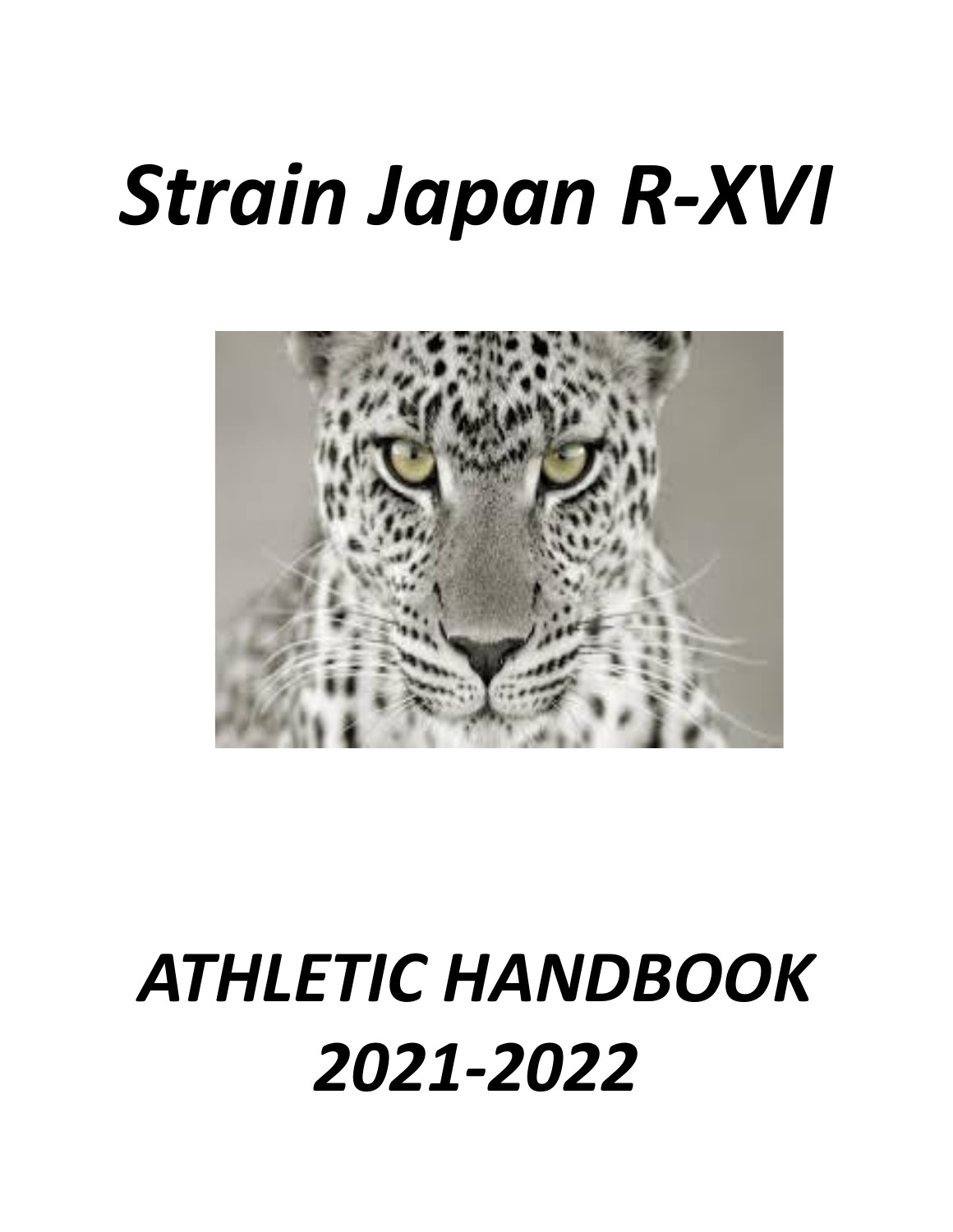#### **Welcome Letter**

<span id="page-1-0"></span>Dear Athletes and Parents:

We hope you will join us in working towards another great year of Strain Japan athletics. We are dedicated to providing the uppermost quality athletic program and having our best year yet.

We are requesting that you take the opportunity to read the handbook thoroughly, please sign and return the last page to the school office. Your signed acknowledgement must be returned before your athlete will be eligible to play. If you have any questions, please feel free to contact us.

With dedicated parents and a committed coaching staff, together we can achieve a successful year at Strain Japan.

Sincerely,

Erica Williamson Assistant Principal/Athletic Director

Kathy Vandegriffe Superintendent/Principal

*In the event of inconsistency between this handbook and the Official School Board Policy, the Official School Board Policy will preside. A copy of the Official Policy can be obtained in the office or our website:*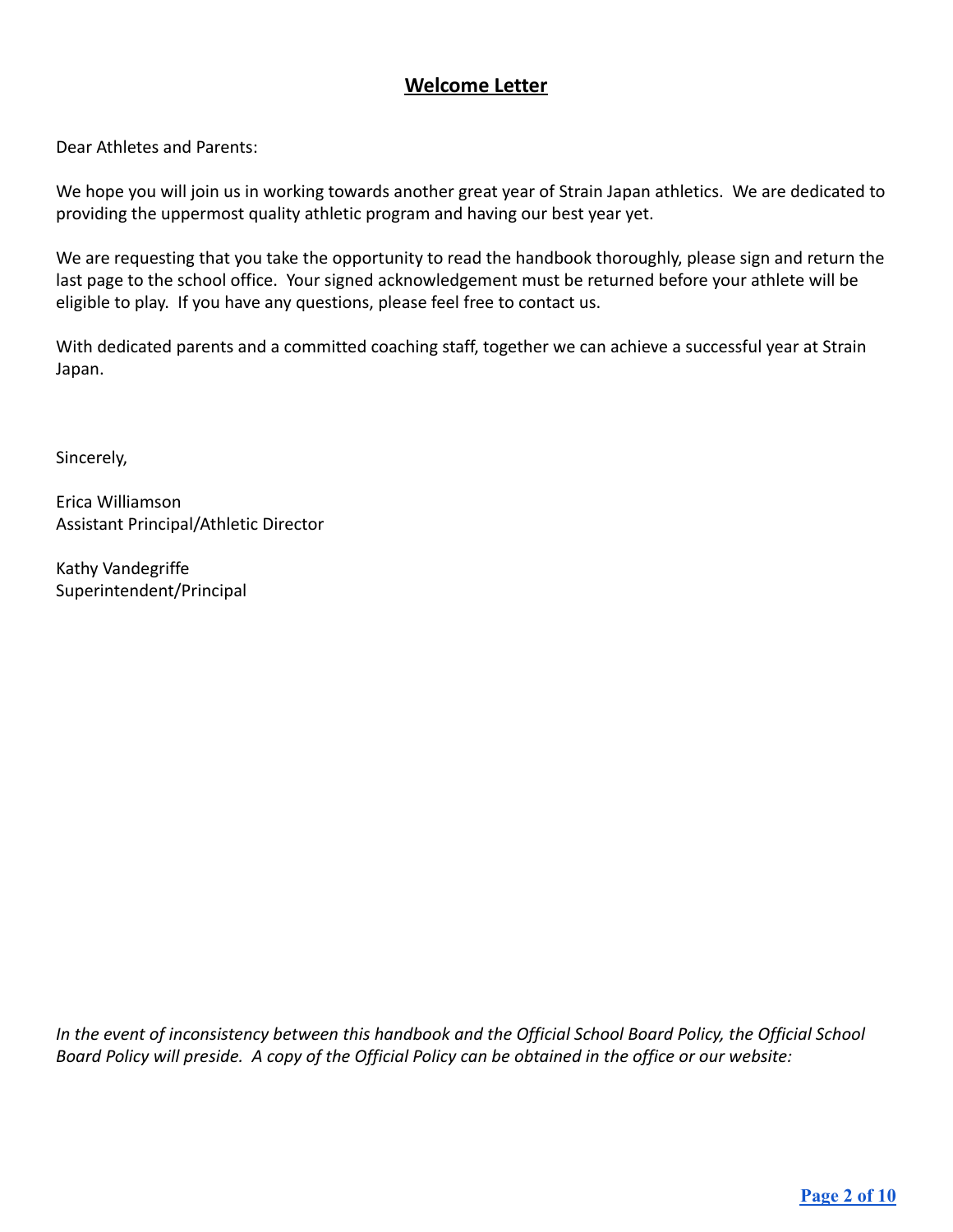### **Table of Contents**

<span id="page-2-0"></span>

| <b>Welcome Letter</b>                                      | $\overline{\mathbf{2}}$ |
|------------------------------------------------------------|-------------------------|
| <b>Coach Eligibility Requirements</b>                      | 4                       |
| <b>Student Eligibility Requirements</b>                    | 4                       |
| <b>Physical Exams and Insurance</b>                        | 5                       |
| <b>Athletic Attendance Eligibility Requirements</b>        | 5                       |
| <b>Athletic Team Formation</b>                             | 5                       |
| <b>Athletes From Neighboring Districts</b>                 | 5                       |
| <b>Cooperative Sponsorship with Sullivan Middle School</b> | 5                       |
| <b>Athletic Team Sponsorship</b>                           | 5                       |
| <b>Banner Requirements</b>                                 | 6                       |
| <b>Practice Schedule</b>                                   | 6                       |
| Sportsmanship                                              | 6                       |
| <b>Player Responsibilities</b>                             | 7                       |
| <b>Coach Responsibilities</b>                              | 7                       |
| <b>Parent Responsibilities</b>                             | 8                       |
| <b>Spectators At Events</b>                                | 8                       |
| <b>Concussion "Return to Play" Protocol</b>                | 8                       |
| <b>Playing Up</b>                                          | 9                       |
| <b>Parent Work Deposit</b>                                 | 9                       |
| <b>Sports Program Funding</b>                              | 9                       |
| <b>Family Pass</b>                                         | 9                       |
| <b>Inclement Weather</b>                                   | 9                       |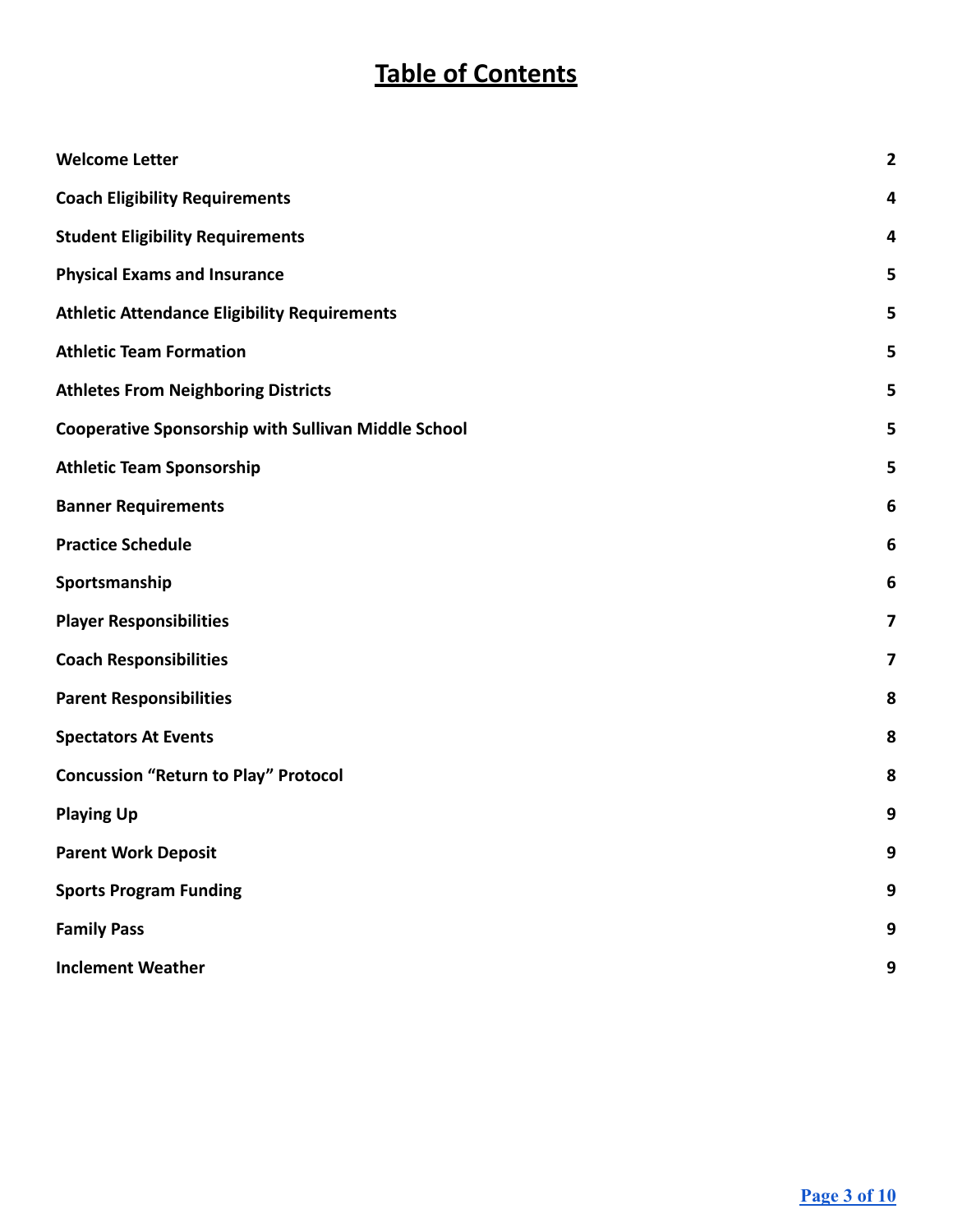#### **Coach Eligibility Requirements**

Coaches are official representatives of the Strain Japan R-16 School District. As a coach of an interscholastic activity he/she assumes a very responsible position in education. Coaches have the unique opportunity to work with the students in an activity that many times has a profound and lasting impact on the lives of the athletes. Coaches are viewed as role models and can directly influence the decisions made by athletes. Therefore, coaches should be ever mindful of this role and conduct themselves accordingly. At Strain-Japan R-XVI, we strive to provide a collaborative coaching structure in which two coaches, the B-team head coach and A-team head coach, each assist each other

According to Board Policy IGD, all extracurricular activities or groups must have an appointed sponsor, advisor or coach. In general, the sponsor, advisor or coach must be a district employee; however, upon the recommendation of the superintendent and approval by the Board, an individual who is not an employee may serve as a sponsor, advisor or coach. All coaching staff is approved by the Board of Education. A Volunteer Coaching Application will need to be completed and presented to the Board. Upon approval coaches are to complete, prior to their first practice, a National Sex Offender Registry Background Check, sign the Coaches Code of Conduct, complete the Smart Adult Safe Student Training Course, and attend the mandatory parent meeting.

#### **Student Eligibility Requirements**

<span id="page-3-0"></span>Students who represent a school in interscholastic activities must be credible citizens. Those students whose character or conduct is such as to reflect discredit upon themselves or their schools are not considered "credible citizens". Conduct will be satisfactory in accord with the standards of good discipline.

Eligibility for the start of the fall sports is based on the last quarter grades of the previous year. An ineligible student may become eligible based on mid-quarter grades using the same criteria.

- **90%** or better attendance
- Students must maintain a **"C" average** in all core subjects.
- Students must not have any "F's" during the sports season to be eligible.
- Grades will be checked every **2 weeks** and ineligible players will be unable to play until the next grade check.
- Any athlete who has more than **three office referrals per quarter** due to misbehavior may be deemed ineligible.
- Students are not eligible for practice or games during an **in-school or out-of-school suspension**.
- If a student is ill he/she must be **fever free 24 hours**

Some exceptions may apply, and these must be approved through the administration and/or athletic director. Ineligible players may attend practices and games but NOT participate.

Before the team can begin practice, all forms must be completed. Copies of physical exams, parent permission forms, and health insurance information must be turned into the school office. It is recommended that each coach/sponsor keep copies of emergency information with them at all practices and events. A parent, athlete, coach meeting is required at the beginning of the season.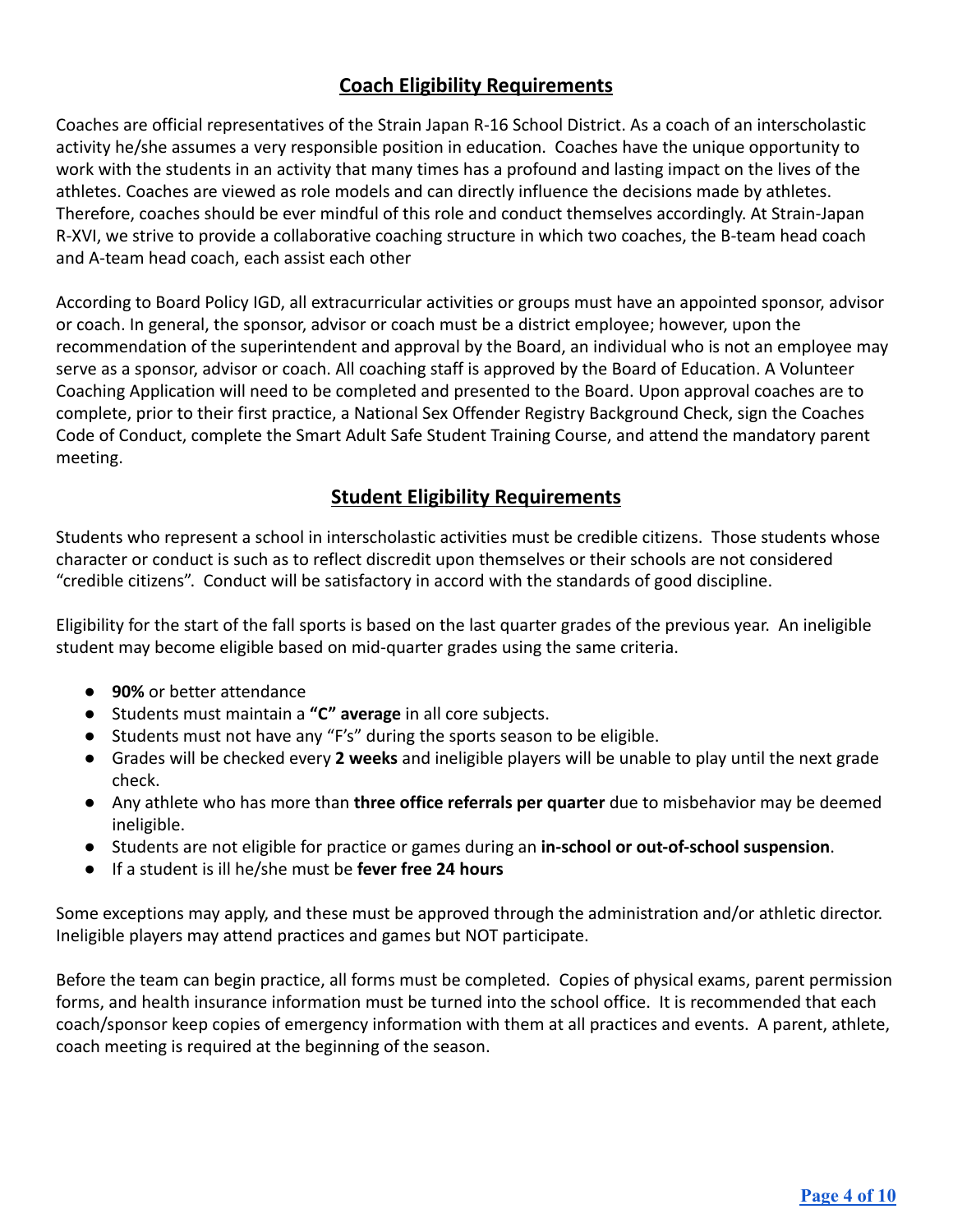#### **Physical Exams and Insurance**

<span id="page-4-0"></span>Athletic By-Law 3.8 of the Missouri High School Athletics Administration Handbook 3.8.1(A) and 3.8.2(B) states:

- A. The school shall require of each student participating in athletics a certificate of an issued physical signed and authorized by a physician, an advanced nurse practitioner in written collaborative practice with a physician, or a certified physician's assistant in collaboration with a sponsoring physician stating that the individual is physically able to participate in athletic practices and contests of his/her school. A student shall not be permitted to practice or compete for a school until a complete, signed certificate is on file at the school. The medical certificate is valid for two years (730 days) from the date of issue for the purpose of this rule.
- B. A student shall not be permitted to practice or compete for a school until it has verification that he or she has basic athletic insurance coverage.

#### **Athletic Team Formation**

<span id="page-4-1"></span>All eligible athletes who follow team rules and school rules, will be allowed to participate. In situations where the size of the squad exceeds a manageable level, cuts may be made following certain guidelines.

- 1. The Athletic Director and Principal **must** be consulted before any cuts are announced.
- 2. Volleyball, basketball, and cheerleading squad formations will be determined on a yearly basis.
- 3. Plans for any needed cuts will be announced to parents and players as soon as possible.

#### **Athletes from Neighboring Districts Joining Strain Japan Teams**

Strain-Japan's goal is to establish the best team possible within our own student enrollment. When a minimum of 10 Strain-Japan student athletes are not available, student athletes from neighboring districts can be utilized to field a team to meet the minimum number of players. Student participation is evaluated annually, Strain-Japan students will get priority when fielding a team however play time will be based on coach's discretion and evaluation of all athletes. Students from other school districts must adhere to all Strain-Japan policies and procedures to qualify for play. Student athletes will have to provide documentation from their school every two weeks to the Athletic Director.

#### **Cooperative Sponsorship with Sullivan Middle School**

<span id="page-4-2"></span>With the approval of the MSHSAA Board of Directors, Strain-Japan R-XVI has a cooperative agreement with Sullivan Middle School in Boys and Girls Track & Field and Wrestling for grades 7<sup>th</sup> and 8<sup>th</sup>. All participating athletes are to abide by the rules and requirements set forth by Sullivan Middle School Athletics.

#### **Athletic Team Sponsorship**

<span id="page-4-3"></span>The Strain-Japan R-XVI School sponsors athletic teams in volleyball and basketball. In general, the A & B teams will play on the same schedule. School rules in the student handbook are the guidelines to the following for all sporting events. The "A" team shall consist of 7th and 8th grade athletes and any needed  $6<sup>th</sup>$  grade athletes. The "B" team shall consist of 3,4 and  $5<sup>th</sup>$  grade athletes and any needed  $6<sup>th</sup>$  grade athletes.

While the number of contests may need to vary somewhat, we are going to use this general guideline: A & B games will be limited to approximately 10 games and 2 tournaments.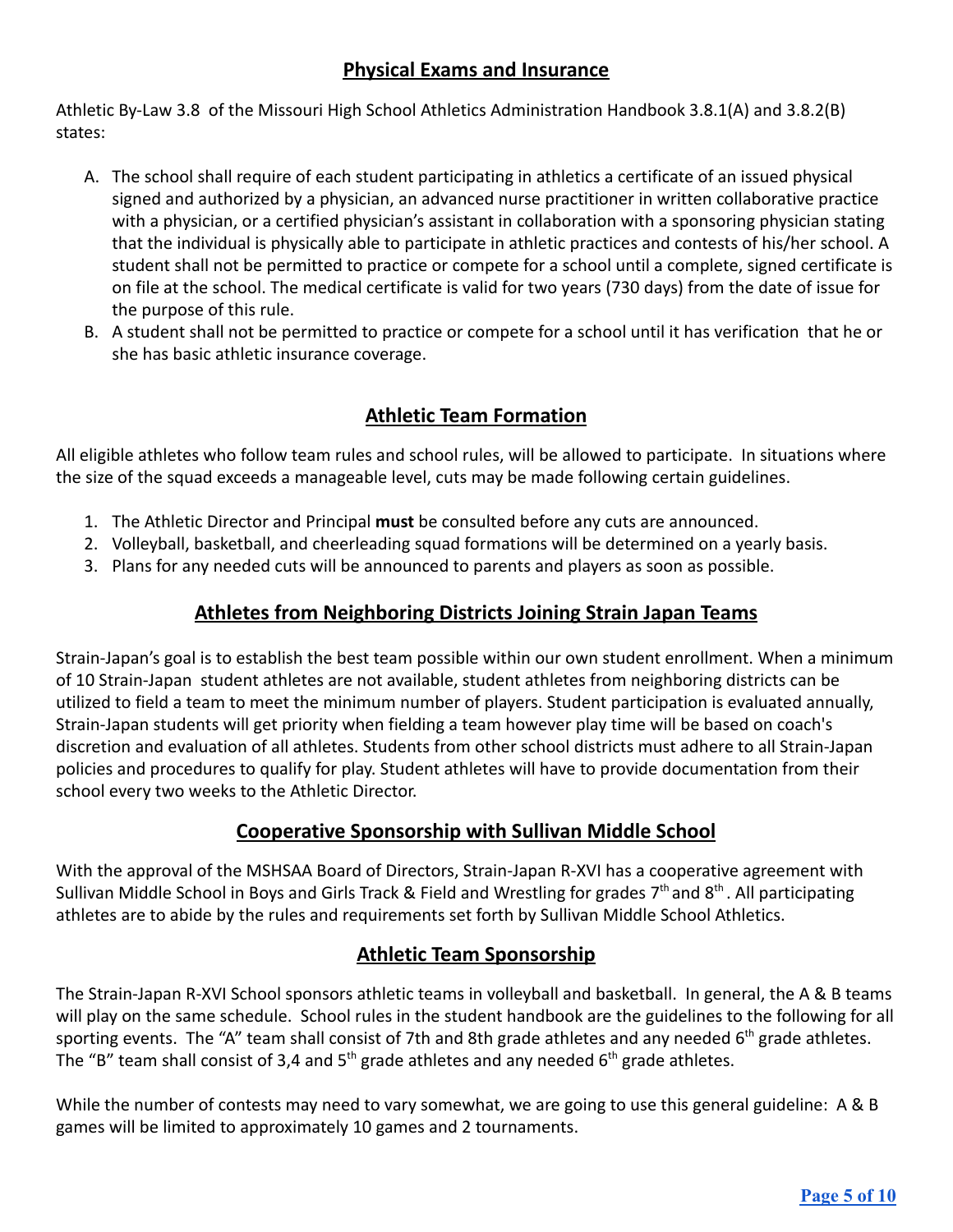#### **Banner Requirements**

<span id="page-5-0"></span>All of the following must be met for a sports team to be eligible for a wall banner. Note: "Games" include tournament games.

**A Team:** Win 80% of the games played

<span id="page-5-1"></span>**B Team:** Win 100% of games played

#### **Practice Schedule**

All practices must be supervised by the coach/sponsor. Each coach/sponsor is responsible to stay with the athletes until parents have picked them up from practices and games. Each coach will be assigned a practice schedule and should not deviate from the allotted schedule.

- 1. Practices will be limited to 2 hours per team and will be held on a day that school is in session, not on a weekend. Attendance at practices scheduled when school is not in session will be optional.
- 2. Practices will be limited to 3 times per week.
- 3. A practice schedule must be provided to the Athletic Director and given to the parents. Once practice times are set, any changes must be approved through the Athletic Director and Administration.
- 4. If practice is held before an event, coaches are to sweep floors and make sure the gym is set up for play.
- 5. Open Gym will be available prior to the beginning of season games and during the season if needed, based on weather and district scheduling conflicts. **Open Gym times must be approved by the Athletic Director and Administration.**
- 6. No practices after 8:30p.m.
- 7. We will try to avoid playing games and having practice on Wednesday and Sunday evenings (except tournaments) if possible. However, if there is a scheduling conflict, games may be played on these days.
- 8. If there is a change in the schedule, the Athletic Director will notify coaches of any and all changes.
- 9. There will be no practices on holidays and it is recommended not to practice the day before a major holiday.
- 10. Coaches may conduct scrimmage games during their scheduled practice times. Scrimmage games must be finished by the end of their normal scheduled practice. No refs, concessions, or door fees will be provided.

#### **Sportsmanship**

<span id="page-5-2"></span>Athletic contests involve the cooperation of the officials, players, and spectators. All participants are expected to demonstrate courtesy and good sportsmanship. Team members should encourage their teammates through positive cheering. Degrading other teams, booing, or cursing is a demonstration of poor sportsmanship. Team members also should show proper acceptance of the official's judgment. **Such acts during a contest resulting in ejection will cause the athlete to be restricted from representing the school for at least the next contest. This is the case if it is the athlete himself or the parent/guardian that caused the act. Strain-Japan R-XVI does not condone rude or unsportsmanlike behavior to other teams, officials, coaches, or administration. An athlete who commits such an act but is not ejected may also be subjected to at least a one game restriction from representing the school.** Each case of this type is to be reviewed by the head coach, athletic director, and principal before the final decision is reached.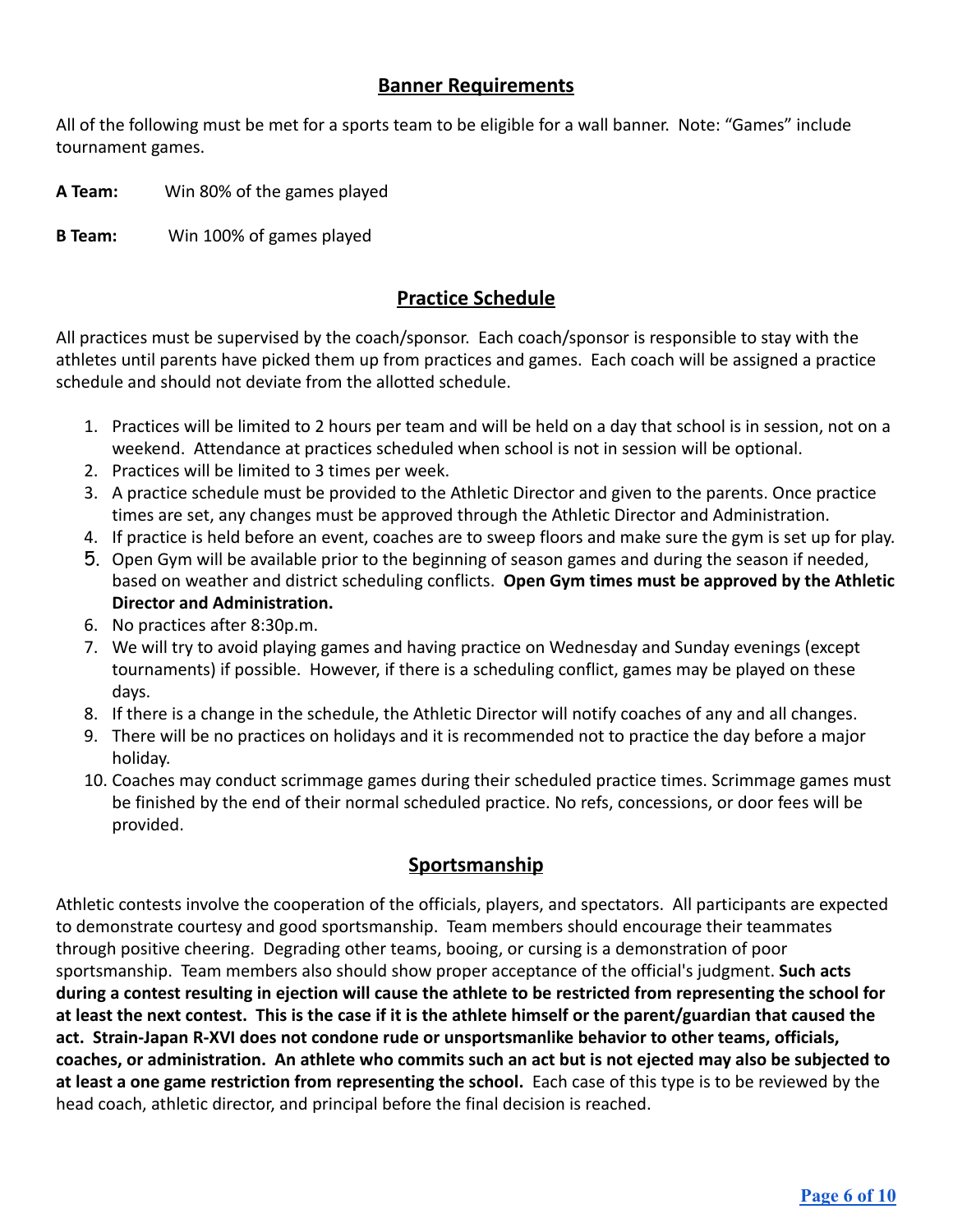Athletes will have the opportunity to express their side of any incident in which they may be involved. If the athlete is dissatisfied with any decision, he/ she has the right to appeal through the following channels:

- 1. Head Coach
- 2. Athletic Director
- 3. Administration

Appeals to the above are to be in writing and submitted within 10 days of the previous decision. The body to which the appeal is made will, within 10 days of receipt of the appeal, submit a course of action.

Any incidents, which occur that are not covered by these guidelines, will be reviewed on an individual basis, the decisions related to penalties will be made jointly by the principal, athletic director, and the head coach.

If there are any parental issues with our Strain-Japan Coaching Staff, all problems should be brought to the attention of the Athletic Director/ Principal. No parent should ever threaten, physically or verbally, or cause harm to any athlete, coach or official. Any of these incidents will result in your athlete's participation in sports to be forfeited. Course of action is to be determined on a case by case basis, made jointly by the Principal, Athletic Director, and Head Coach.

Athletes are required to follow any additional rules set by individual coaches and approved administration. These rules will either be given to athletes on a handout or posted where they are accessible to the team members.

#### **Player Responsibilities**

#### <span id="page-6-0"></span>**Players should adhere to the guidelines set up by the school and coach**.

- 1. Do not question the authority of the game officials.
- 2. Know and adhere to the rules of the sport.
- 3. The atmosphere of the games should be competitive with respect shown to your opponents and coaches.
- 4. Players must realize that their behavior, language, and appearance not only reflects upon the team and school, but also directly influences the mood of the crowd.
- 5. Players must respect the property and facilities of their hosts.
- <span id="page-6-1"></span>6. Walk away from trouble. Players should go to their bench and stay there; those on the bench should remain there.

#### **Coach Responsibilities**

- 1. Provide and maintain a supportive learning environment for all players to reach his or her potential.
- 2. Communicate with parents, players, athletic director, and Principal about their individual team. Changes in practices or games must be provided in writing to those listed above. It is highly recommended that a tool of electronic communication should be set up, for example, GroupMe, Remind, private Facebook group, or group text messages. Parent communication that is easy for parents to access is vital.

#### **Parent Responsibilities**

- <span id="page-6-2"></span>1. Make sure players are at practices and games on time.
- 2. Display good sportsmanship at all sporting events.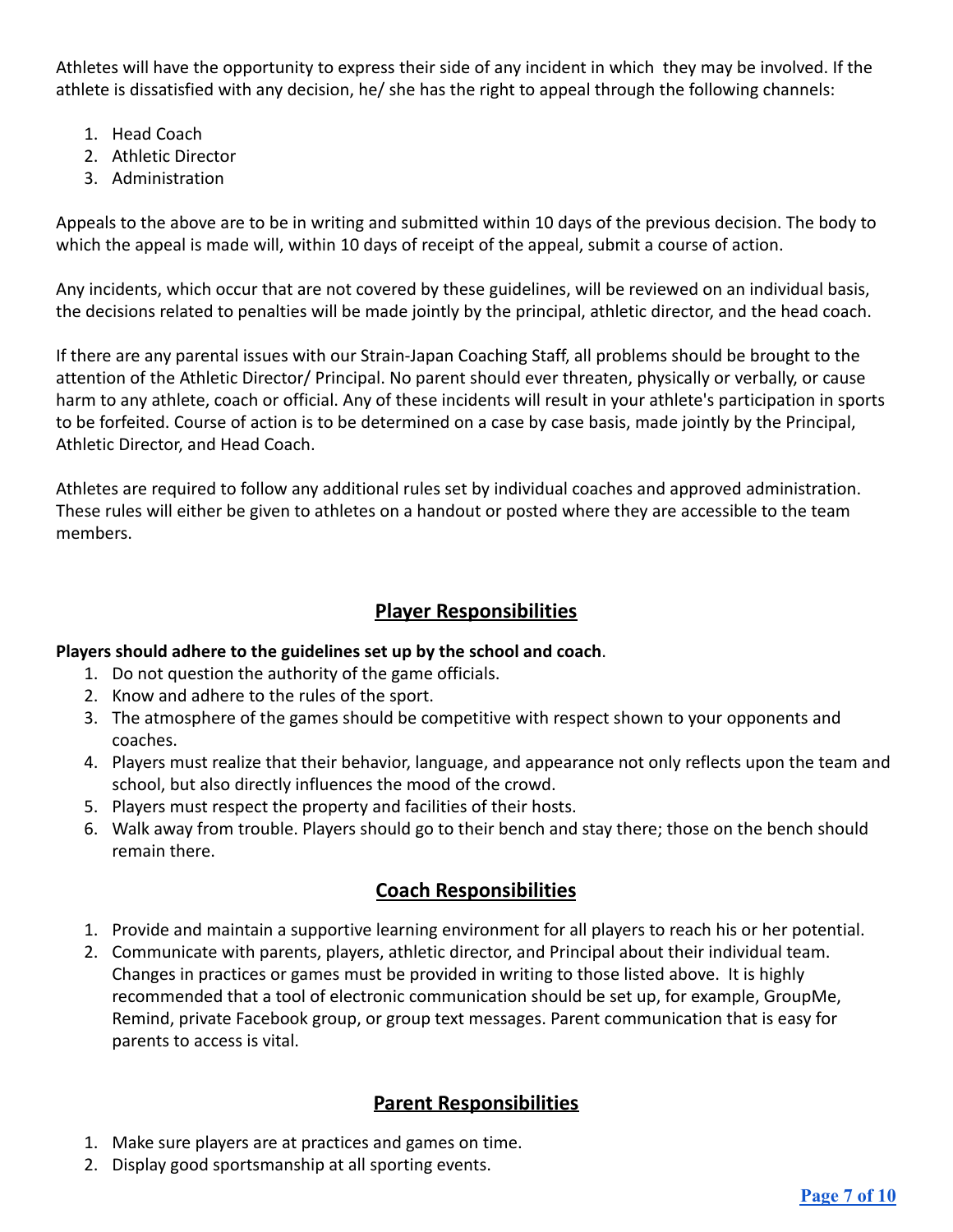- 3. Parents are vital to the success of our athletic program. Parents are required to work scheduled times to assist with the concession stand, door, clock, and score book. If you are unable to work your scheduled time, it is your responsibility to find an adequate replacement prior to the day of the event. The Athletic Director must be notified of this change in scheduling, however, parents are responsible for finding someone to replace them during their scheduled work time. Do not contact the school office if you are unable to work.
- 4. A **mandatory parent meeting** will be held prior to the beginning of each season. This meeting will consist of:
	- a. Coaches review of rules and scoring.
	- b. Review of Athletic Handbook
	- c. Concession stand training
	- d. Concession stand scheduling

#### **Spectators At Events**

<span id="page-7-0"></span>Strain-Japan R-XVI spectators will adhere to the following MSHSAA guidelines at all sporting events:

● Balloons, confetti, lasers, flash lights, artificial noisemakers, (including horns, cow bells, bells, buzzers, shakers, clickers, thunder sticks, rattles), compressed air horns/sirens, and whistles are not allowed by spectators.

#### **More detailed information can be found in the MSHSAA Official Handbook at <https://www.mshsaa.org/resources/pdf/Official%20Handbook.pdf> p.136**

#### **Concussion "Return to Play" Protocol**

<span id="page-7-1"></span>**Adapted from the MSHSAA website and the ACE care plan on the CDC website([www.cdc.gov/injury\)](http://www.cdc.gov/injury)** Returning to activity and play is a medical decision . A medical release must be on file in the school office prior to the athlete returning to play. The athlete must meet all of the following criteria in order to progress to activity:

Step 1: Complete cognitive rest. This may include staying home from school or limiting school hours for several days. Activities requiring concentration and attention may worsen symptoms and delay recovery.

Step 2: Return to school full-time.

Step 3: Light exercise. This step cannot begin until the athlete is no longer having concussion symptoms and is cleared by a physician for further activity. At this point the athlete may begin walking or riding an exercise bike. No weight-lifting.

Step 4: Running in the gym or at recess. No helmet or other equipment.

Step 5: Non-contact training drills in full equipment. Weight-training can begin.

Step 6: Full contact practice or training.

Step 7: Play in a game. Must be cleared by a physician before returning to play.

• The athlete should spend 1 to 2 days at each step before advancing to the next. If post-concussion symptoms occur at any step, the athlete must stop the activity and the treating physician must be contacted. Depending upon the specific type and severity of the symptoms, the athlete may be told to rest for 24 hours and then resume activity at a level one step below where he or she was at when the symptoms occurred.

#### **Playing Up**

<span id="page-7-2"></span>It is the Strain-Japan R-XVI School District's intent to establish the best A and B teams possible. A-team players will compete at a higher level than B-team players, however, many players are still developing skills at this level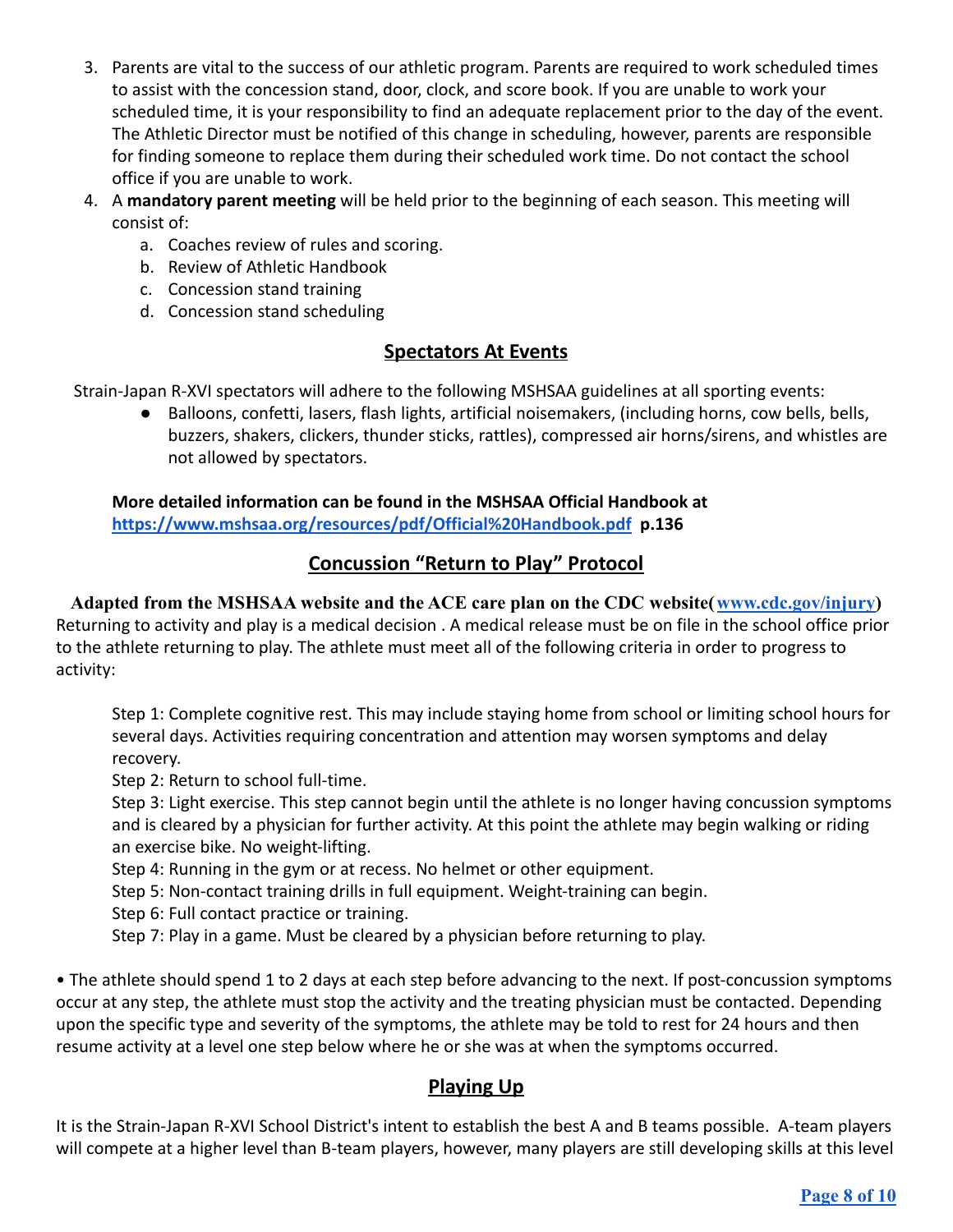and should be allowed fair playing time determined by the coach's discretion. The B-team is a chance for players to develop the basics of the game as well as a love for the sport. B-team players should be allowed fair playing time in an effort to develop those skills in the competitive setting. B-team players may be allowed to play on the A-team to ensure an adequate number of players This will only be done at the discretion and agreement of both the A and B team coaches.

#### **\*All changes to team rosters must be in writing and given to the Athletic Director**.

The Strain-Japan R-XVI Coaching Staff is here to help each athlete reach his/her potential and strengths. All rules and regulations will be followed for your benefit, as well as our athletic program. Let's work together to make a great season.

#### **Parent Work Deposit**

<span id="page-8-0"></span>Parents of Strain-Japan R-XVI athletes will be required to make a \$50 deposit for each child playing basketball and volleyball. If parents work their scheduled time(s), the \$50 deposit will be reimbursed at the end of the season. Our intent is not to prevent any child from playing, but rather to ensure parent support during games. If a parent is unable to work, the work deposit will be used to pay a parent or staff member to cover the allotted time. Parent involvement is necessary for the success of our program each year.**The required \$50 work deposit is due before the 1st game.**

#### **Sports Program Funding**

The Strain-Japan R-XVI Athletic Program is funded by T.A.P., the district's parent organization. Requests for equipment will be made to the Principal and Athletic Director in writing. Equipment and materials will be ordered through the school office and inventoried when it arrives. Parents are encouraged to support fundraising campaigns that are sponsored by T.A.P.

#### **Family Pass**

<span id="page-8-1"></span>The Strain-Japan R-XVI offers family passes to our sporting events. Each season will be purchased separately.

**Family Pass- \$25.00** (Family pass is for family members living in your household)

#### **Regular Gate Prices**

- Adult- \$3.00
- Student- \$1.00
- Under 5- Free
- Senior Citizen- \$1.00

If you choose to purchase a family pass, your initial pass will be provided. Should you lose your pass, there will be a charge of \$1.00 for a new card.

The family pass can be purchased at the gate or through the office. Please make checks payable to Strain-Japan R-XVI School District.

This is just one way to make sports at Strain-Japan R-XVI an affordable family event.